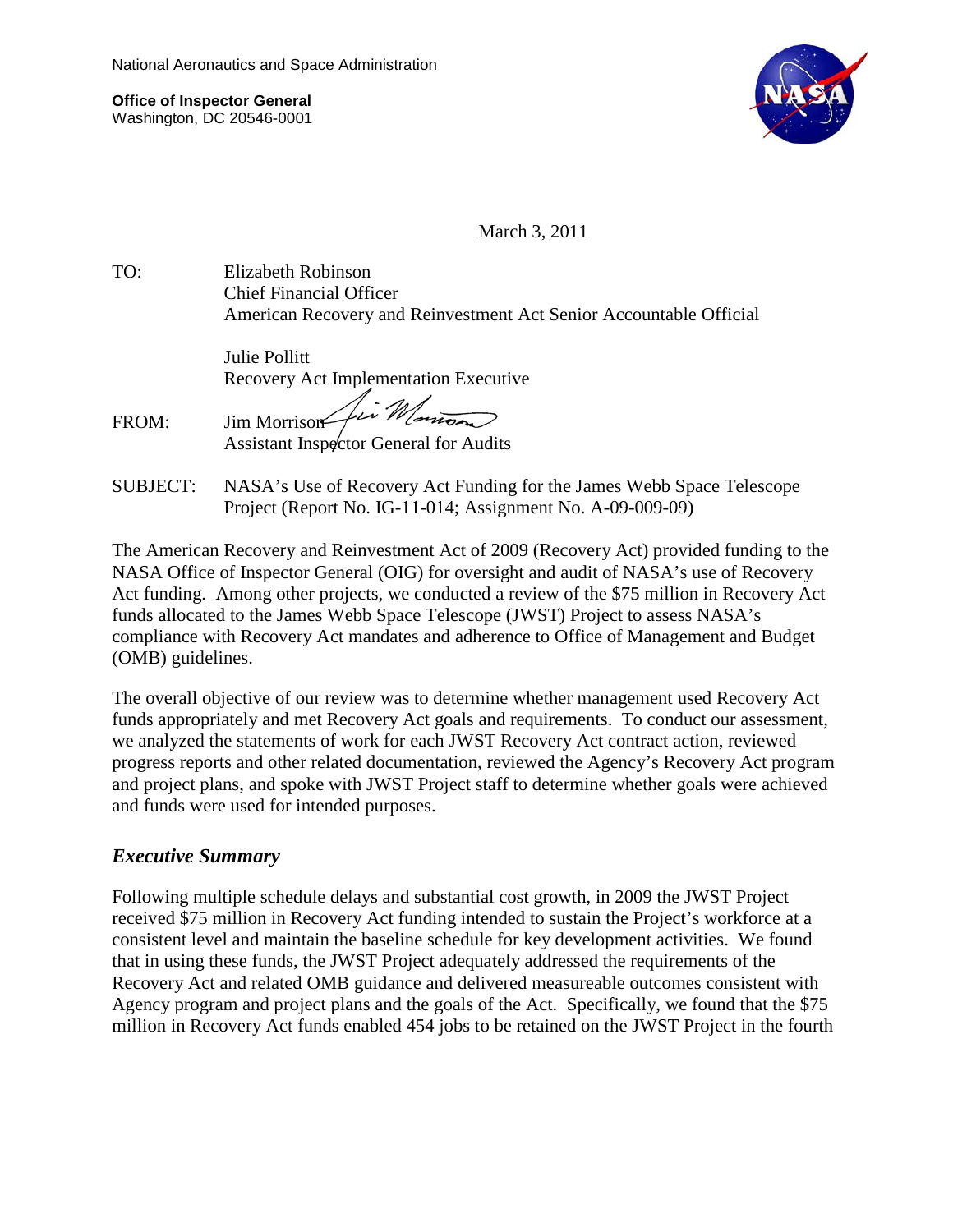quarter of FY 2009 and [1](#page-1-0)49 jobs in the first quarter of FY 2010.<sup>1</sup> In addition, we identified 40 JWST tasks funded by the Recovery Act, of which 34 were completed on schedule – between July 11, 2009, and September 30, 2009; by November 6, 2009; or upon exhaustion of Recovery Act funds, depending upon the contract modification covering the given task. According to NASA officials, all of the critical path tasks were completed on schedule.<sup>[2](#page-1-1)</sup> Significant progress was also made on the other 6 tasks, which were subsequently fully completed using non-Recovery Act funding. Based on our review of the final performance reports from the involved contractors and discussions with NASA officials, we concluded that the performance results on the JWST Recovery Act activities fulfilled the intent of the Recovery Act, and for tasks that were not completed within the planned period of performance, delays were justified appropriately.

## *Background*

 $\overline{a}$ 

The JWST is projected to be the premier space-based observatory of the next decade, serving thousands of astronomers worldwide. It is a unique, deployable infrared telescope designed to study every phase in the history of our universe, ranging from the first luminous glows after the Big Bang to the formation of solar systems capable of supporting life on planets like Earth to the evolution of our own solar system. The capabilities of the JWST are intended to differ from and far exceed those of the Hubble Space Telescope (Hubble). Specifically, the JWST will primarily look at the universe in infrared and has a much larger mirror, which will allow it to look farther back into time than Hubble. Further, the JWST will travel deeper into space than Hubble – 1.5 million kilometers for the JWST versus 570 kilometers for Hubble.

Over the course of its development, the JWST has encountered technical challenges that have resulted in multiple schedule delays and cost growth. Moreover, because its annual budget is a substantial portion of the Science Mission Directorate Astrophysics Division's budget, schedule delays and cost overruns on the JWST significantly impact the Division's overall performance.<sup>[3](#page-1-2)</sup>

Early in FY 2009 it became apparent that due to a number of major technical difficulties, including problems with the fabrication and polishing of JWST's design-critical mirrors, the JWST Project would run out of FY 2009 funding well before the end of the fiscal year. In light of this projected funding shortfall, JWST Project management and contractor representatives drafted plans to stop work on the Project before the end of the FY 2009, which they projected would lead to the temporary loss of a significant number of contractor jobs associated with the Project.

According to OMB, agencies should use Recovery Act funds to "support projects that have, among other things and to the greatest extent, a demonstrated or potential ability to deliver programmatic results; optimize economic activity and the number of jobs created or saved in

<span id="page-1-0"></span><sup>&</sup>lt;sup>1</sup> Jobs retained data as reported by Northrop Grumman and the University of Arizona via federalreporting.gov. We confirmed that the appropriate NASA contract specialist validated the reported data.

<span id="page-1-1"></span> $2$  Critical path tasks must be completed on schedule to avoid a delay in the overall Project schedule.

<span id="page-1-2"></span><sup>&</sup>lt;sup>3</sup> JWST was managed by the Science Mission Directorate's (SMD's) Astrophysics Division until December 2010, when JWST was made a separate organizational element within SMD.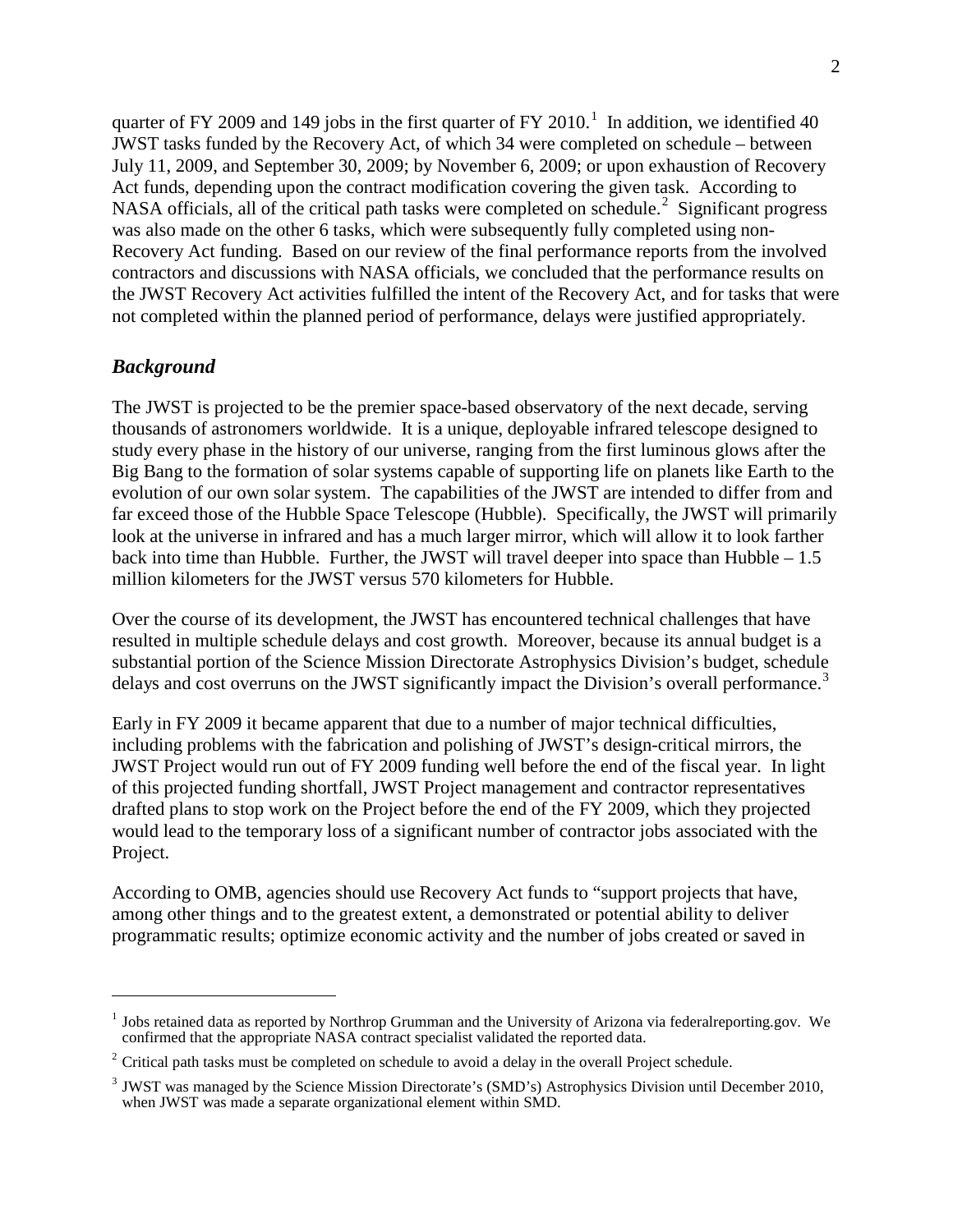relation to the Federal dollars obligated; and achieve long-term public benefits." In addition, OMB directs agencies to ensure that:

- funds are used for authorized purposes and that instances of fraud, waste, error, and abuse are mitigated;
- projects funded under the Act avoid unnecessary delays and cost overruns; and
- project goals are achieved, including specific project outcomes and improved results on broader economic indicators.

NASA received a total of \$1 billion in Recovery Act funds, of which \$75 million was directed to the JWST Project. The Project used this money to fund 40 discrete tasks intended to help sustain the workforce at a consistent level and maintain the baseline schedule for key development activities. Specifically, the Project paid Northrop Grumman Aerospace Systems (Northrop Grumman) \$65 million for 28 tasks related to the design and development of the ground- and space-based portions of the JWST Observatory and the remaining \$10 million to the University of Arizona for 12 tasks related to the construction of the near-infrared camera (NIRCam), the imager for JWST.

## *OIG Review of the Project's Use of Recovery Act Funds*

We found that the JWST Project used Recovery Act funds in accordance with the requirements and goals of the Act to prevent cost growth associated with the planned stop-work orders; prevent the temporary loss of a significant number of contractor jobs; accelerate work related to 40 specific tasks; and mitigate significant technical risks identified at the beginning of FY 2009. Moreover, the 40 tasks that used Recovery Act funds were tasks that had to be completed in FY 2009 in order to avoid additional schedule delays. Without the infusion of Recovery Act funding, these tasks could not have been completed in a timely manner. For example, without Recovery Act funding, fabrication of the secondary combustion augmented thruster would have been delayed. According to management officials, such a delay could have further postponed JWST's launch and further increased the overall cost of the Project.

Of the 40 tasks that were funded, 34 were fully completed within the planned period of performance; i.e. by September 30, 2009, November 6, 2009, or upon exhaustion of Recovery Act funds, depending upon the contract modification covering the given task. Although significant progress was made on the remaining 6 tasks within the performance period, they were completed after the period of performance using non-Recovery Act funds. However, the delay in completion of 4 of these tasks had no impact on the overall JWST schedule. The delay in completion of the remaining 2 tasks resulted in a 1 month delay in development and fabrication of the NIRCam but had no impact on the overall JWST schedule (see list of incomplete tasks below). In addition, use of Recovery Act funding prevented further delays to the overall JWST schedule by providing funding necessary to advance work on the project.

Specifically, NASA awarded \$65 million in Recovery Act funds to Northrop Grumman to advance the JWST Project toward its mission Critical Design Review (CDR). The CDR certifies that the maturity of the JWST program design is appropriate to support proceeding with full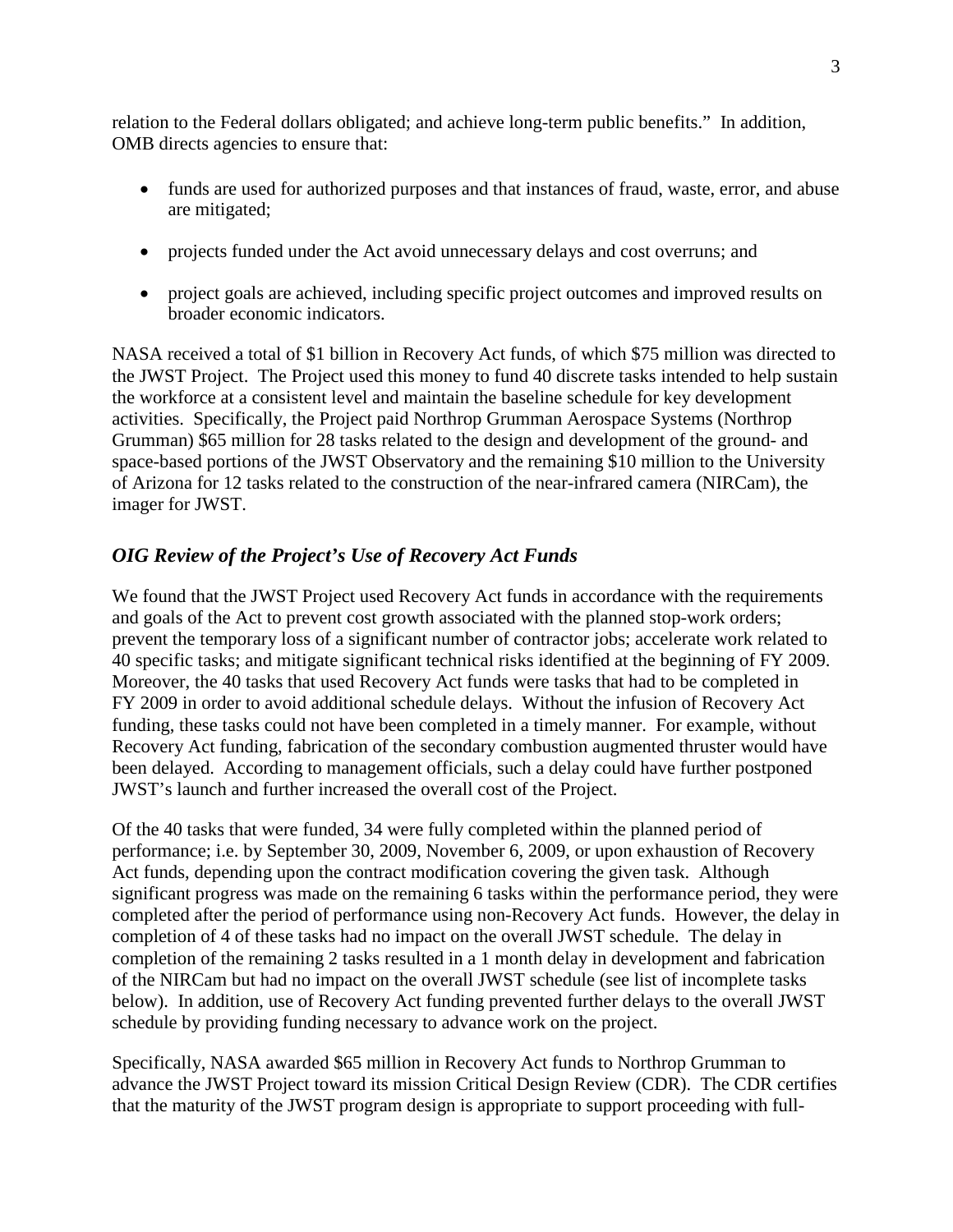scale fabrication, assembly, integration, and testing of the mission elements leading to launch. Project management identified 28 individual tasks for Northrop Grumman that needed to be completed to advance toward the CDR. We found that 24 of these tasks were completed within the planned period of performance and that progress was made on the remaining 4 prior to the end of FY 2009. In addition, we confirmed with the Recovery Act Implementation Executive that all 4 tasks had since been completed using non-Recovery Act funding. We did not perform any additional review of these 4 tasks.

In addition, NASA awarded \$10 million in Recovery Act funds to the University of Arizona for construction of the JWST NIRCam. Project management identified 12 individual tasks that needed to be completed by the University to advance toward CDR. Of those 12 tasks, 10 were completed within the Recovery Act planned period of performance and progress was made on the two remaining tasks prior to the end of FY 2009. In addition, we confirmed with the Recovery Act Implementation Executive that both tasks were completed with non-Recovery Act funding. We did not perform any additional review of these 2 tasks.

Listed below are the tasks that were not completed within their respective Recovery Act performance periods as well as the responsible contractor, the JWST design element affected, the reasons the task was not timely completed, and the ultimate resolution of the task. To compile this list, we reviewed the JWST Monthly Status Report submitted by Northrop Grumman Aerospace Systems to NASA on November 5, 2009, and the JWST NIRCam Final Report Update, dated January 4, 2010. Details were also provided during our discussion with NASA JWST Project management on January 5, 2010.

## **JWST Observatory: Northrop Grumman**

## Task 1. Space Vehicle: Secondary Combustion Augmented Thruster Fabrication

The fabrication of the secondary combustion augmented thruster was not completed on schedule because staff discovered defects in 0.092 inch and 0.062 inch feed tubes. These feed tubes had to be replaced before the secondary combustion augmented thruster could be completed. This work was finalized on December 9, 2009.

## Task 2. Optical Telescope Element: Critical Design of the Actuator Drive Unit Hardware and Flight Software

Northrop Grumman completed the flight software design on September 24, 2009, within the scope of the Recovery Act statement of work, as evidenced by a successful Critical Design Audit (CDA) completed on September 24, 2009. The worst-case analysis segment of the hardware design was not completed within the planned period of performance because personnel with the skills and capabilities to perform this analysis were not available when this portion of the design process was scheduled to be conducted. Once the requisite personnel became available, the worst-case analysis was performed and completed on December 9, 2009.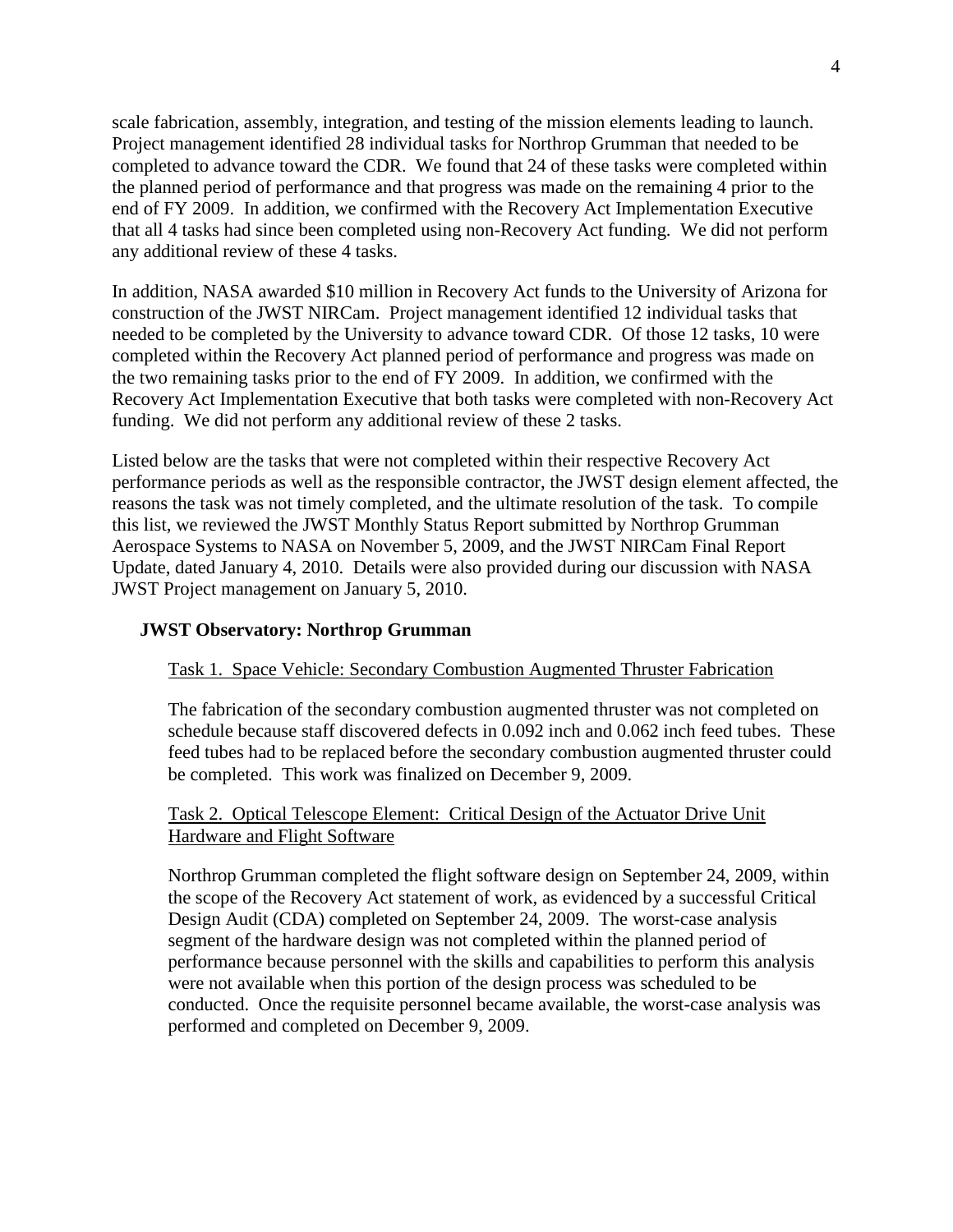#### Task 3. Optical Telescope Element: Isolator Design

At the time when this Recovery Act funded task was initiated, it was believed that all of the necessary design parameters for the isolator were well-understood and that Minus-K, the subcontractor selected by Northrop Grumman to design the isolator, would therefore be able to complete the isolator design on schedule. The international agreement specified after the JWST Recovery Act statement of work was finalized that additional ballast mass would be needed to ensure the proper storage balance. The design completion was deferred to ensure Minus-K, the subcontractor selected by Northrop Grumman to design the isolator, had all the design parameters before completing their design, including an increase in ballast mass to improve the system performance. The task was completed shortly after the Recovery Act period.

#### Task 4. Systems Engineering: Update Modeling and Analysis Plan

Partial progress was made toward completing the Critical Design Review (CDR). The modeling and analysis Technical Interchange Meeting was held; however, the Modeling and Analysis Plan was not completed due to prioritization of the integrated modeling cycle for the OTE CDR. Progress was scheduled to continue through February 2010 in preparation for an April mission CDR. The Modeling and Analysis Plan has since been completed.

#### **University of Arizona: NIRCam**

Task 5. Advance NIRCam toward ETU Delivery and Flight Unit Assembly: Short Wave Engineering Test Unit (ETU) Integration

This milestone could not be completed during the Recovery Act period of performance due to unexpected engineering design flaws. Upon delivery to the University of Arizona, staff discovered that the cable harnesses needed to complete the ETU integration, which were built and supplied by NASA (Goddard Space Flight Center), were inadequately shielded. The ETU Integration has since been completed.

### Task 6. Advance NIRCam toward ETU Delivery and Flight Unit Assembly: Singlet Assembly Integration and Testing

Assembly of the NIRCam design and fabrication depended on the delivery of the optical lens, which required a coating necessary for proper lens function. The University of Arizona had subcontracted the work to Lockheed Martin, but Lockheed Martin could not perform the work and subcontracted the job to JDS Uniphase. This subcontractor had demonstrated to Lockheed Martin their ability to properly coat the telescope lens; however, the lens was delivered to Lockheed Martin with defects. Lockheed Martin subsequently conducted a quality audit at JDS Uniphase and generated a number of action items for follow-up. A resolution plan was established by Lockheed Martin and corrective actions were implemented at JDS Uniphase. In mid-January 2010, JDS Uniphase once again successfully demonstrated its ability to perform the required lens coating. The singlet assembly integration and testing has since been completed.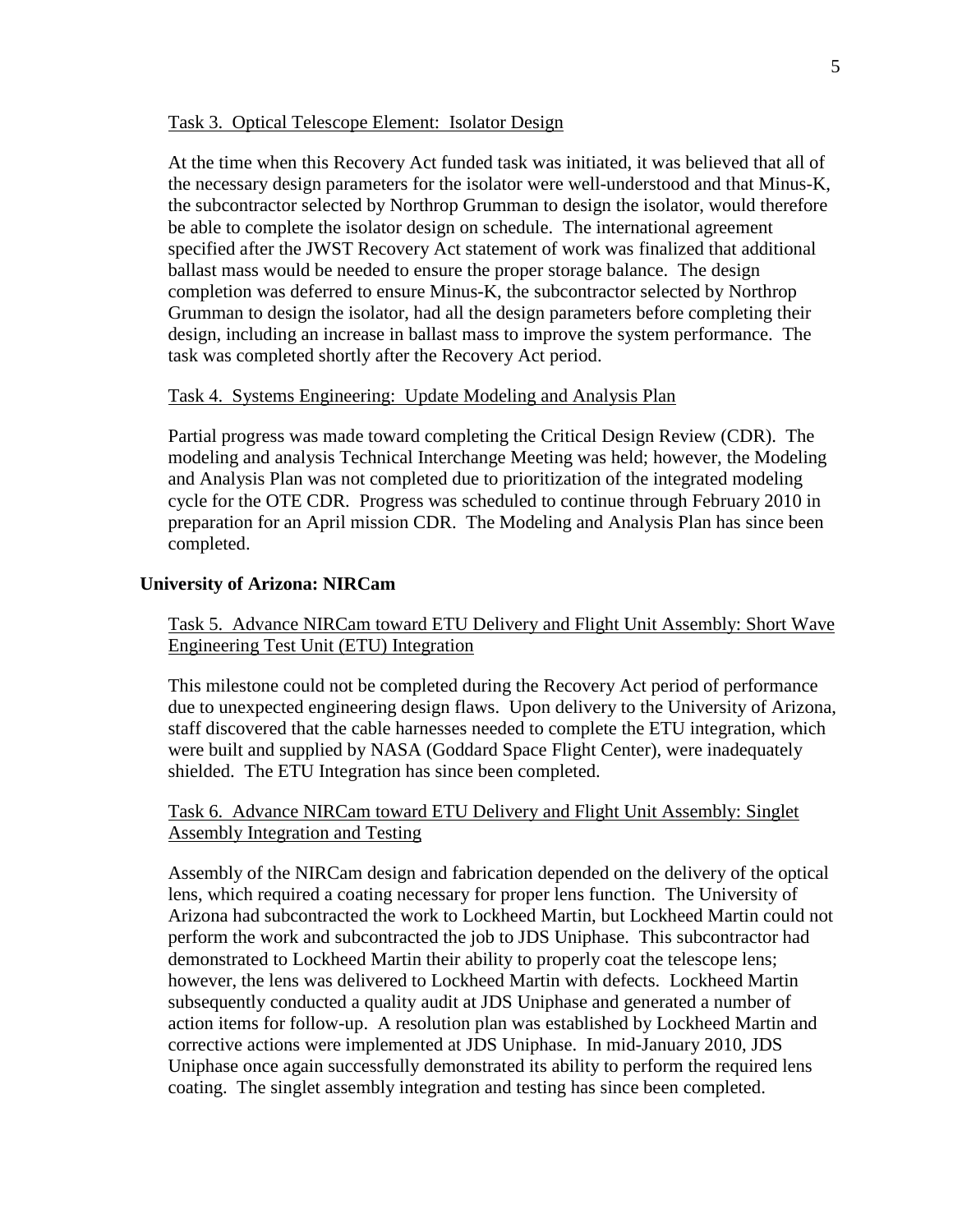Based on our review of the final performance reports from Northrup Grumman and the University of Arizona, as well as discussions with JWST officials, we concluded that the performance results for JWST Recovery Act activities fulfilled the intent of the Recovery Act, and for tasks that were not completed within the planned period of performance, delays were appropriately justified. In addition, NASA and JWST contractors took appropriate steps to continue and complete these remaining tasks.

Although comments were not required, technical comments provided by NASA management were incorporated into this memorandum, as appropriate. We appreciate the courtesies extended during our review. If you have any questions or need additional information, please contact Laura B. Nicolosi, Director, at 202-358-2562, or John Apker, Project Manager, at 202-358-2978, of the Office of Audits, Mission Support Directorate.

cc:

Michael C. Wholley NASA General Counsel

Terry Bowie Deputy Chief Financial Officer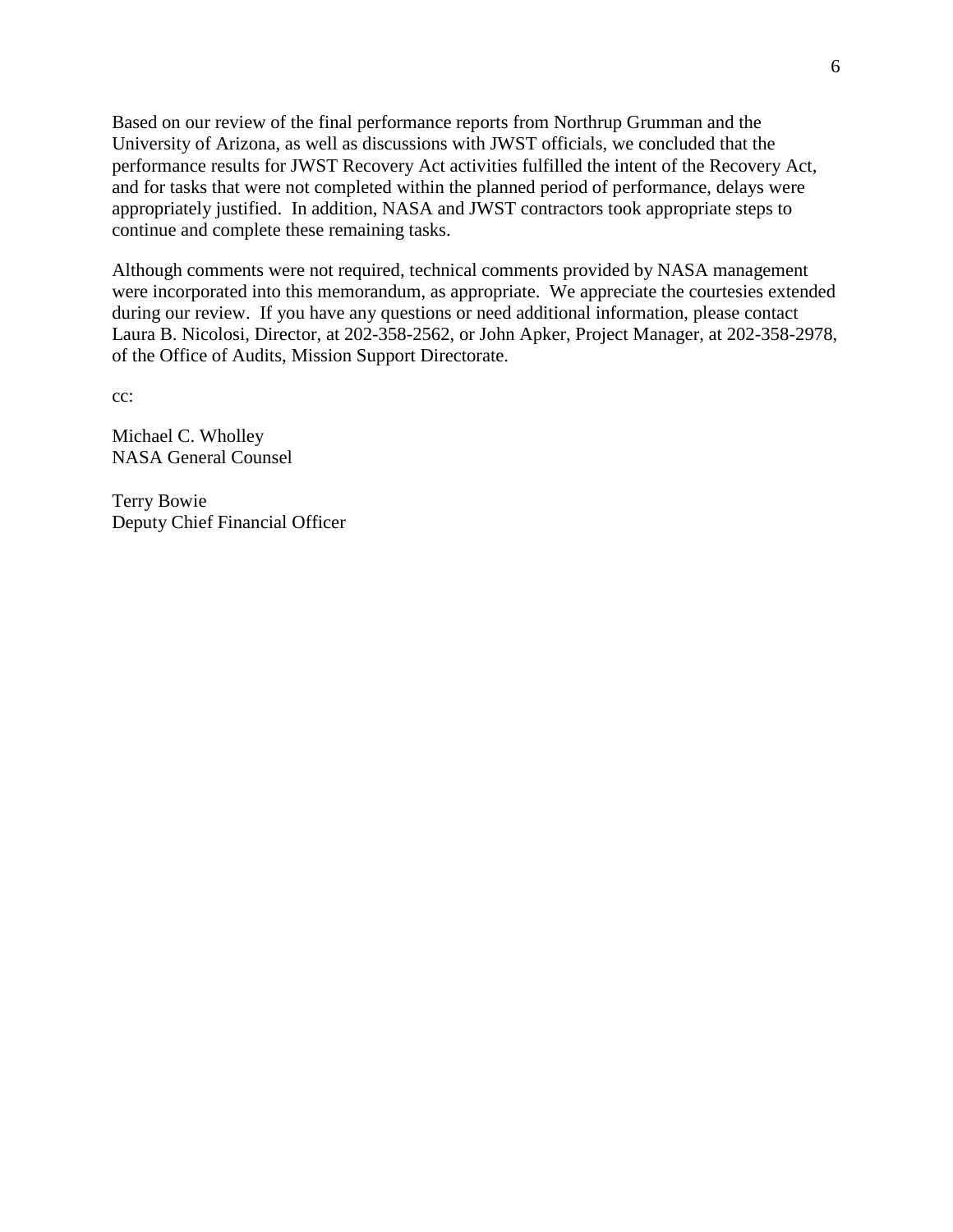# **Scope and Methodology**

We performed this review from November 2009 through February 2011 in accordance with generally accepted government auditing standards. Those standards require that we plan and perform our work to obtain sufficient, appropriate evidence to provide a reasonable basis for our findings and conclusions based on the objectives. We believe that the evidence obtained during this review provides a reasonable basis for our findings and conclusions based on our objectives.

We reviewed the 40 JWST tasks funded by the Recovery Act. To perform this work, we visited NASA Headquarters, the JWST Project facility and Goddard Space Flight Center and visually inspected various modules of the JWST. We also interviewed JWST Project Management personnel and Recovery Act officials. In addition, we reviewed the following documentation:

- American Recovery and Reinvestment Act of 2009, February 17, 2009
- Updated Implementing Guidance for the American Recovery and Reinvestment Act of 2009, April 3, 2009
- NASA's American Recovery and Reinvestment Act Program and Project Plans as submitted to OMB on May 15, 2009
- Procurement Information Circular (PIC) 09-06D, Contracting with Recovery Act Funds, October 14, 2009
- JWST Northrop Grumman and University of Arizona contract modification documents and the related Statements of Work for the Recovery Act funded activities.
- JWST Project progress, status reports, invoices, and financial reports submitted by Northrop Grumman and the University of Arizona

**Computer-Processed Data.** We did not use computer-processed data to perform this review.

**Review of Internal Controls.** We reviewed NASA's policies, procedures, and internal controls that address the JWST Project's compliance with the requirements of the Recovery Act as identified in the "Updated Implementing Guidance for the American Recovery and Reinvestment Act of 2009" issued by OMB on April 3, 2009, and did not note any issues. We also reviewed the JWST Project's compliance with NASA Procurement Information Circular (PIC) 09-06D, "Contracting with ARRA Funds," date October 14, 2009, by obtaining and reviewing technical progress reports, financial reports, invoices, and other project deliverables; we did not note any issues.

**Prior Coverage.** During the last 5 years, the Government Accountability Office has issued 3 reports related to the JWST Project, listed below. We reviewed these reports and determined that the recommendations contained in these reports did not impact our review.